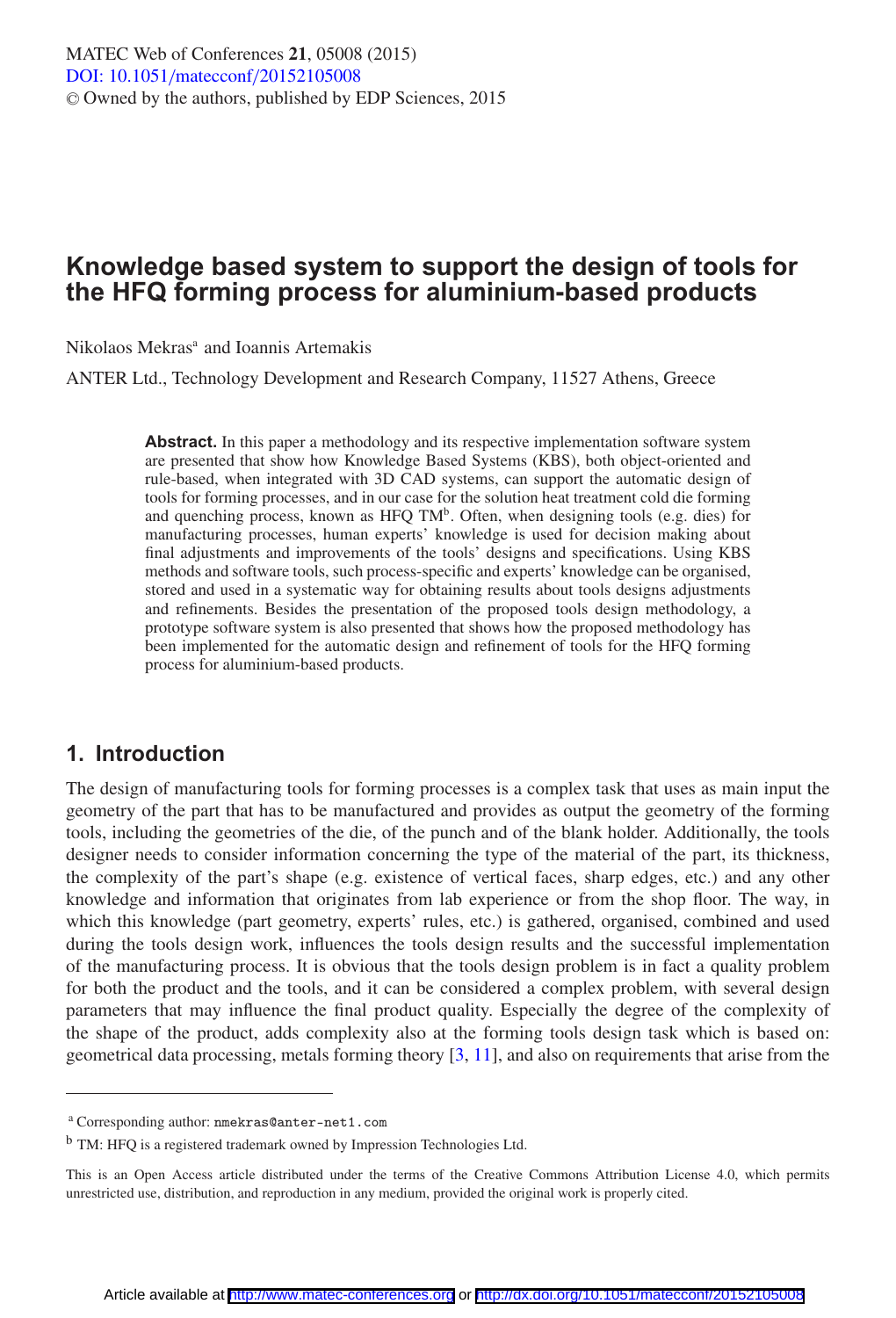specific manufacturing process implementation. In this paper a methodology for the automatic design of forming tools is proposed, which is being developed for the HFQ (Hot Forming & Quench) process for aluminium based products within the EU FP7 Research project LOCOLITE (Project full title: "An industry system enabling the use of a patented materials processing technology for Low Cost forming of Lightweight structures for transportation industries").

The proposed methodology is implemented with the development of the software system KBES (Knowledge Based Engineering Design System), which integrates with the SOLIDWORKS CAD system and uses also Knowledge Based methods for object-oriented knowledge and rule-based experts' knowledge representation and processing. The KBES software is being also developed within the framework of the EU FP7 Research project LOCOLITE.

# **2. KBES functionalities**

For many years Artificial Intelligence (AI) researchers have focused on efforts to represent knowledge and process it by computers trying to develop methods that resemble the way that humans, besides algorithms and mathematical procedures, store and process knowledge, especially expert knowledge e.g. in the form of rules or semantic relations. From these efforts several methods have appeared for the representation and processing of both rule-based and object-oriented Knowledge Representation Structures (KRS), that can also cooperate and work supplementary with algorithms and mathematical models. These knowledge representation and processing methods constitute the AI field of Knowledge Based Systems (KBS) [\[4](#page-5-1)]. For the development of the proposed KBES a combination of object-oriented and rule-based knowledge structures have been used, for representing both the basic geometry of the tools designs and the experts' knowledge for adjusting and optimizing these designs for the forming process under consideration.

## **2.1 Object-Oriented knowledge structures for tools geometry**

The main concept of Object-Oriented (O-O) Knowledge Representation Structures (KRS) is that knowledge is organized in classes of entities, which are related and classified in the knowledge base. Each class is the general representation of the class objects, which use the class as their general template, and contains general information concerning class methods and class attributes [\[1,](#page-5-2) [4\]](#page-5-1). Each object of the class embodies and uses the class methods and attributes, where both are called class members and constitute the main elements in O-O languages and O-O programming in general. O-O programming and respective programming tools (e.g.  $C++$ , Java,  $C#$ , etc.) are used widely in nowadays in software engineering because of the better code organisation & objects classification, and of the improved code update and maintenance [\[2\]](#page-5-3).

For the development of the KBES software, the O-O approach was chosen for the following reasons;

- The O-O knowledge representation is suitable for the representation and processing of geometric CAD objects concerning products and manufacturing tools [\[7,](#page-5-4) [10](#page-6-1)] and the update and maintenance of the respective code, and this is the reason why several 3D CAD systems (e.g. SOLIDWORKS) have been developed with the use of O-O methodology and O-O programming tools (e.g. C++, O-O .NET languages, etc.).
- A 3D CAD system had to be chosen as core CAD system, with which the KBES will be integrated for importing the product geometrical data, which are used as inputs for the tools geometry creation. For our case, SOLIDWORKS [\[12](#page-6-2)] was chosen because of its O-O features and possibilities for external code integration through its API (Application Programming Interface) functionalities.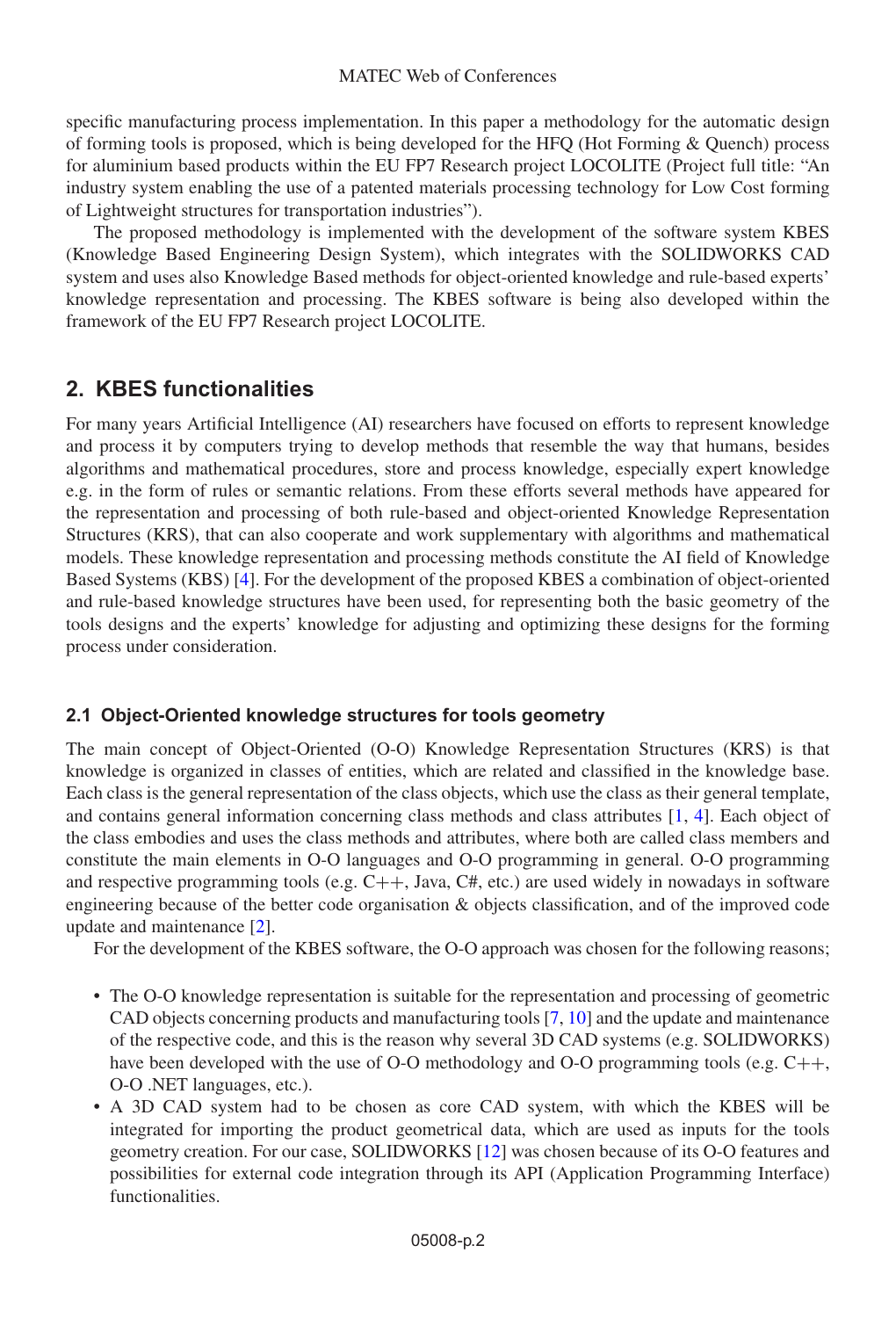<span id="page-2-0"></span>

**Figure 1.** Object Oriented geometrical entities representation in the SOLIDWORKS CAD system.

An example of the O-O approach that SOLIDWORKS uses for CAD geometrical entities representation is given in Fig. [1.](#page-2-0) As it can be seen in the left frame of the SOLIDWORKS screen in Fig. [1,](#page-2-0) the Feature Manager Design Tree is showing in a tree structure the geometrical entities (features) of a part, which are organised using the O-O approach. The processing of these entities (e.g. geometry update, measuring, etc.) is also performed through the respective O-O methods of SOLIDWORKS, which make these compatible with the O-O external code of the KBES through the SOLIDWORKS API. The 3D design of the part, which is shown in Fig. [1,](#page-2-0) was created in SOLIDWORKS, and was used as one of our first case examples for testing the KBES functionalities for the automatic creation of the forming tools for the specific part.

#### **2.2 Rule-based knowledge structures for process-specific & experts' rules**

The Rule-based approach for knowledge representation was one of the first approaches of AI for gathering, organising and processing experts' knowledge for domain specific applications [\[4](#page-5-1), [5\]](#page-5-5). Rules and their update mechanisms were the main elements of Expert Systems applications that appeared since the early 80s, with successful applications in several domains (e.g. engineering, medicine, etc.). In parallel, rule-based programming tools (e.g. the so called Expert System Shells) and programming languages were developed in an effort to support Expert Systems development [\[8](#page-6-3)] and to formalize rule-based knowledge representation and processing. A typical example of such tools is the programming language Prolog (Programming in Logic) [\[6,](#page-5-6) [9\]](#page-6-4), which was initially developed as a language to solve problems of mathematical logic and which is very effective on rules representation and processing.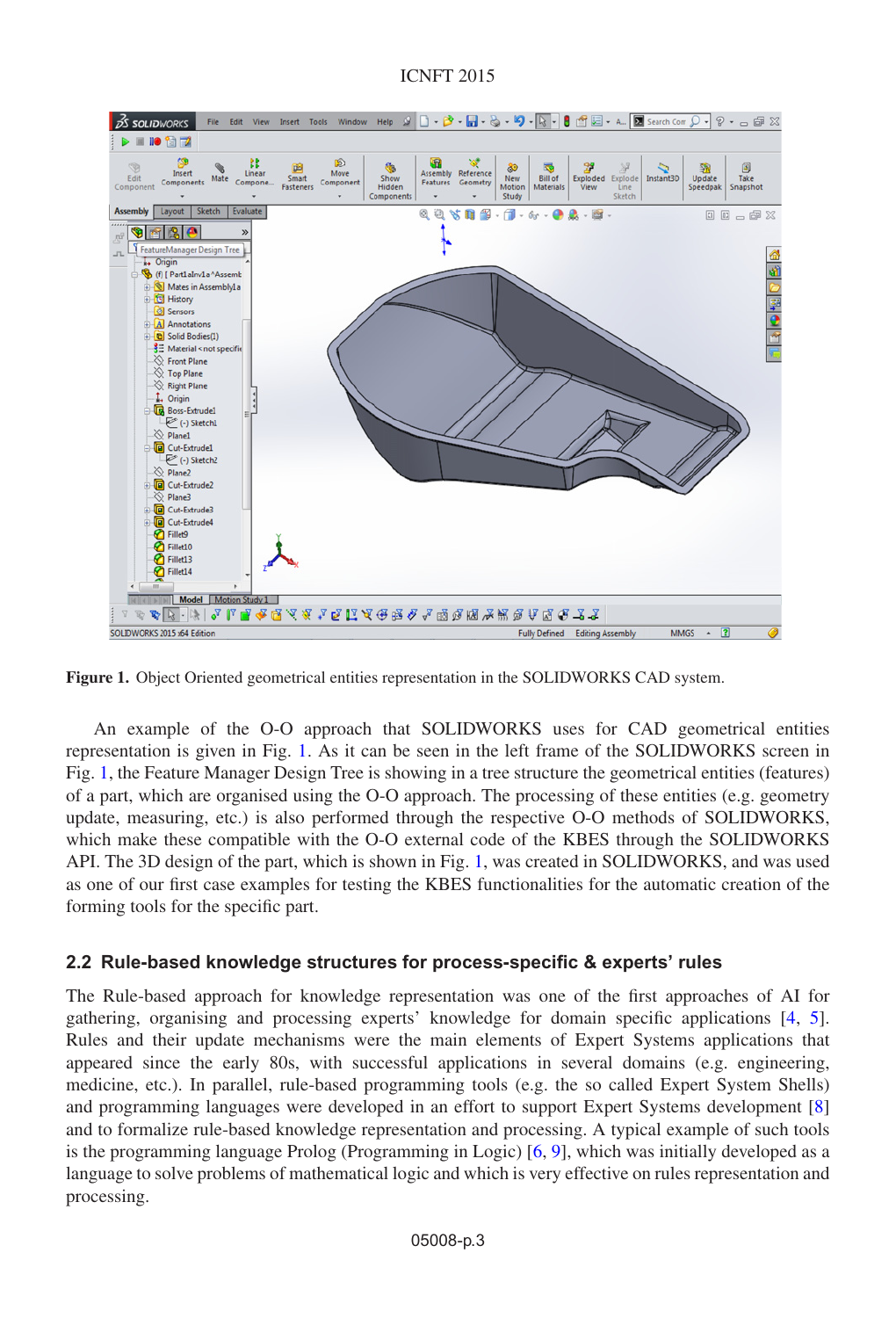<span id="page-3-0"></span>

**Figure 2.** KBES functionalities diagram.

For adding and processing experts' rules within the KBES, the Prolog language was also used and was integrated with the rest KBES code, in an effort to organise and process better the rule-based knowledge for tools design.

### **2.3 KBES architecture & functionalities**

The KBES basic architecture and main functionalities are presented in summary in Fig. [2:](#page-3-0)

As shown in Fig. [2,](#page-3-0) the KBES includes a set of functionalities for the automatic design of the tools after the 3D model of the product part is imported in the system. In the up to now version of the software, the imported file is in the SOLIDWORKS 2015 part file format (.sldprt), which can be read and recognised by the KBES, so that the automatic design of the forming tools can start.

After the basic 3D designs of the main tools are automatically created by the system, including the die, the punch and the blank holder, the user can intervene and start making adjustments to the 3D tools shapes with the help of the rule-based knowledge base. This is a semi-automatic process, where the user can indicate which modifications are needed for adjusting and improving the 3D designs of the forming tools and use also the respective experts' rules for these modifications. For example the user can decide to: increase the contact area of the blank holder with the blank sheet and the die, increase the overall size of the die, increase the curvature of an edge of the die, or can adjust the slope of a non-vertical face of the punch, etc. After the user, decides and proposes to the system several adjustments for the tools' geometry, the KBES, with the help of the rules, re-designs again automatically the forming tools, so that the conditions of the rules are satisfied. For example a die design rule is based on the following condition:

$$
R_{min} < R_d < R_{max},
$$

where  $R_d$  is the radius of the die top corner (ring), and  $R_{min}$  &  $R_{max}$  are the allowable minimum and maximum values of the radius that depend on the thickness and the type of the material.

#### **3. Implementation examples**

In the next Figs. [3](#page-4-0) and [4,](#page-4-1) two implementation case examples are given, showing the automatic design results provided by the KBES for the die, punch and blank holder tools that correspond to the 2 example parts chosen to be shown for the purpose of this paper. Also through these 2 examples, the KBES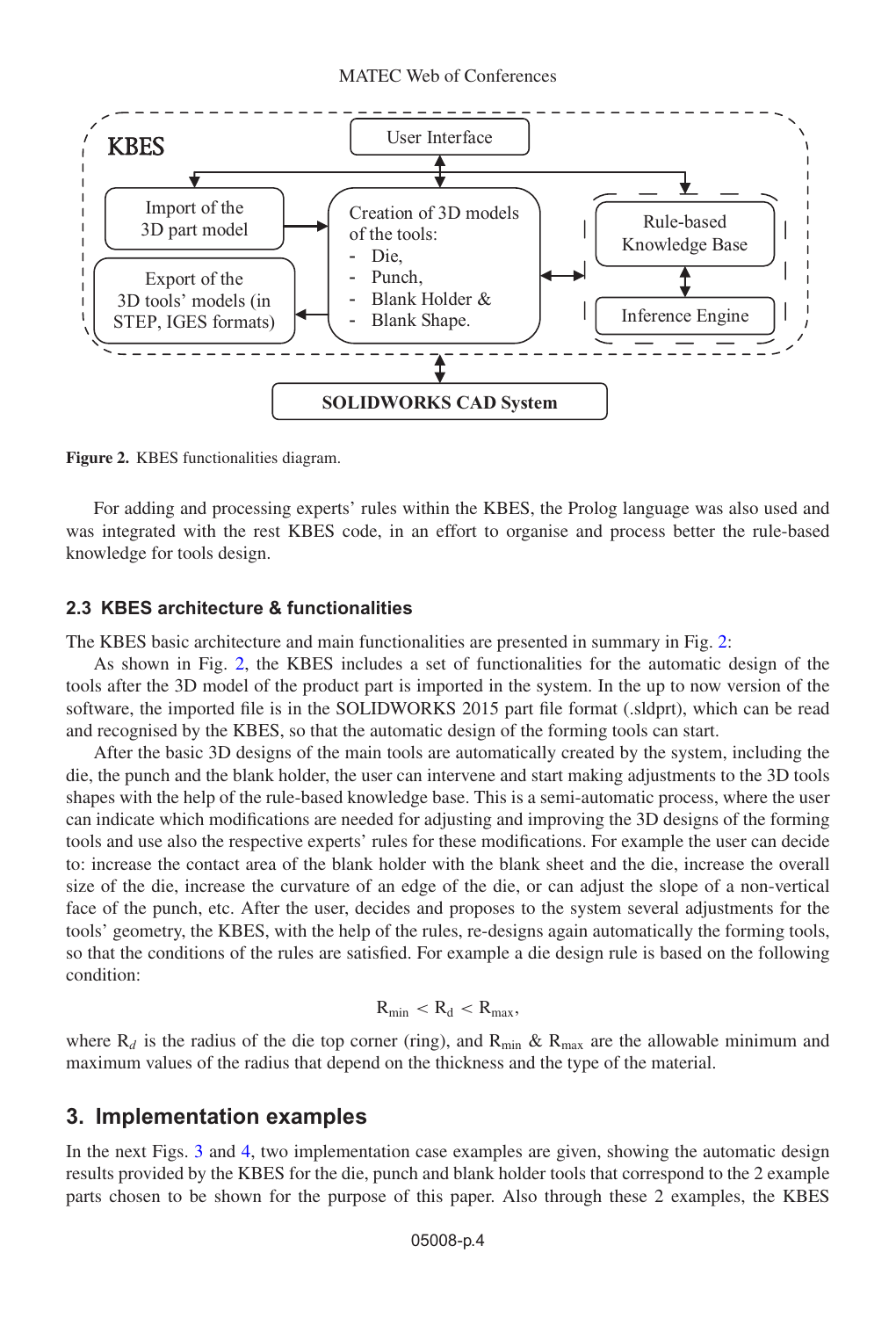### ICNFT 2015

<span id="page-4-0"></span>

**Figure 3.** KBES design steps & results for case example 1.

<span id="page-4-1"></span>

**Figure 4.** KBES design steps & results for case example 2.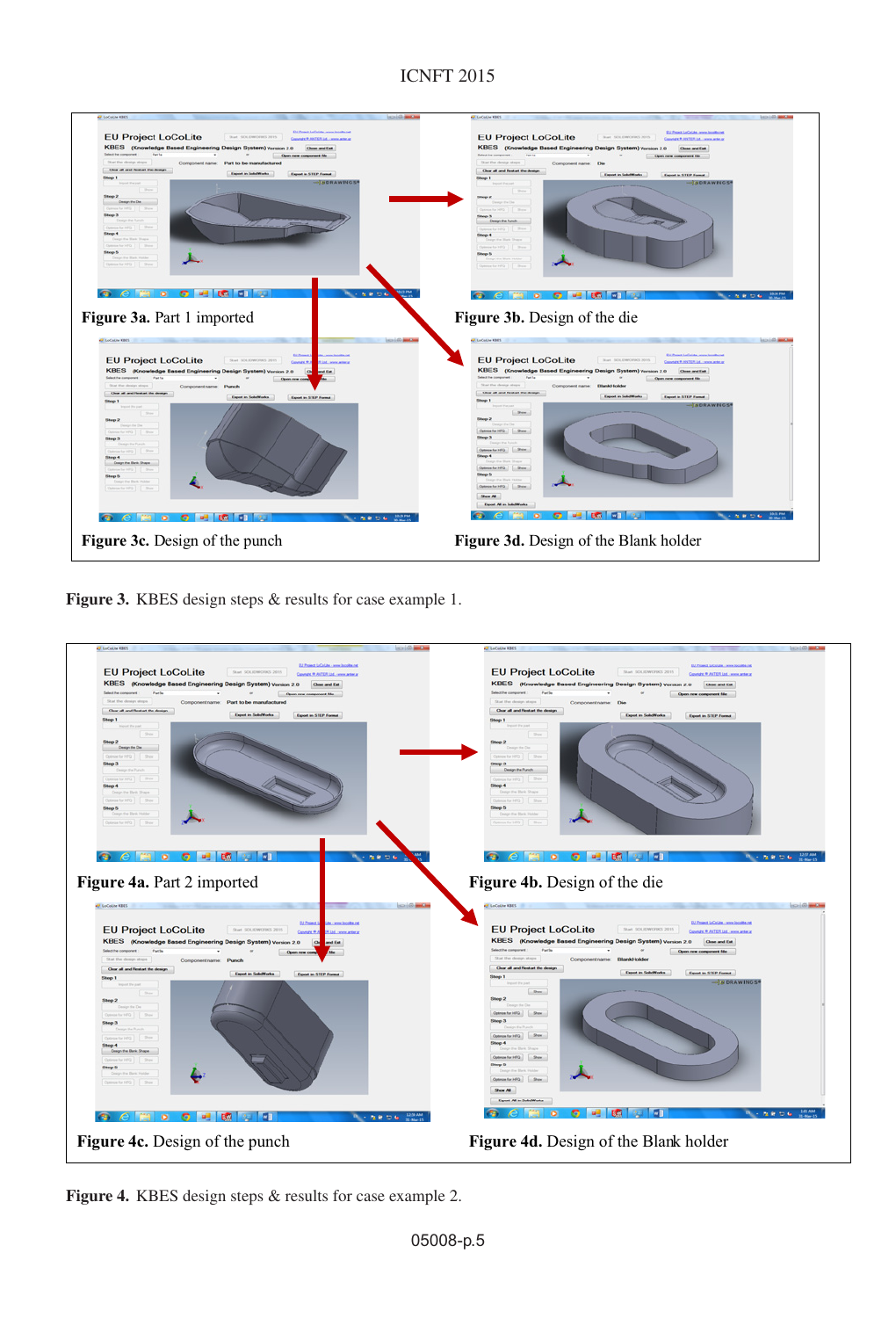implementation steps of the design methodology and the main KBES functionalities are in summary presented, starting from the  $1<sup>st</sup>$  step, which is the import of the 3D model of the part in the system and finishing at the last step, which is the design by the KBES of the blank holder tool. Additionally, during the tools' designs adjustment & improvement stage for the specific HFQ forming process, extra rules were applied for additional changes and refinements of the initial tools geometry concerning e.g.: (a) the contact area of the blank holder in relation with the top surface area of the die and the dimensions of the blank sheet, (b) the thickness of the blank sheet, (c) the size of the die and the punch, in relation with the maximum dimensions (length, width and height) of the part, etc.

# **4. Conclusions and future work**

In this paper an automatic tools design methodology for forming manufacturing processes was presented together with the software system KBES (Knowledge Based Engineering Design System), which was developed for implementing the proposed methodology. This methodology and the software system for the automatic design of the tools, using as main input the part to be manufactured, can be very helpful to tools' designers and manufacturing engineers for improving the efficiency of the whole design & manufacturing process. Additionally, the system gives to the user the possibility to include, update and use extra process-specific knowledge e.g. in the form of rules, that influence, improve and refine the designs of the tools in relation with the specific process under consideration, like in the case of the HFQ process. This makes the proposed methodology and the respective software system suitable, not only for the automatic creation of the basic 3D geometrical models of the tools, but also for process-specific adjustments and refinements of these models.

The KBES software has been developed using Object-Oriented (O-O) and Rule-based methods and programming tools (e.g. NET technologies of Microsoft, C#, Prolog language, etc.) and it is also integrated with the CAD system SOLIDWORKS, through the SOLIDWORKS API interface.

Among others, the future work for the future development of the KBES system will focus on the further gathering and use of additional and more specialized process-specific and experts' knowledge for HFQ within the EU project LoCoLite, which will be useful for further tools design improvements and refinements e.g. in relation with products' shapes with higher degree of complexity and for several additional aluminium material alloys, besides the AA6082 alloy, which is being already used and tested in the LOCOLITE project, etc. Closing we may say that this methodology and the KBES software being developed within the LOCOLITE project, could be useful, besides the specific HFQ forming process for aluminium based products, in other cases of metal forming processes too, using respective processspecific & manufacturing experts' knowledge, for more efficient, successful, fast and low-cost forming tools design.

### <span id="page-5-2"></span>**References**

- [1] S. Adiga, *Object-oriented Software for manufacturing Systems* (Chapman & Hall, NY, 1993)
- <span id="page-5-3"></span><span id="page-5-0"></span>[2] J. Barker, G. Palmer, Beginning C# Objects: From Concepts to Code (Apress, CA, 2004)
- [3] V. Boljanovic, *Sheet Metal Forming Process and Die Design* (Industrial Press Inc., NY, 2004)
- [4] A. Frost, *Introduction to Knowledge Base Systems* (W. Collins & Sons Ltd., UK, 1987)
- <span id="page-5-5"></span><span id="page-5-1"></span>[5] R. Kerr, *Knowledge-Based Manufacturing Management* (Addison-Wesley, Sydney, 1991)
- <span id="page-5-6"></span>[6] I. Malpas, *PROLOG: A relational language and its applications* (Prentice-Hall International, New Jersey, 1987)
- <span id="page-5-4"></span>[7] N. Mekras, N. Karbadakis, P. Kontovazenitis, N. Vaxevanidis, Knowledge Based System Support in Micro-Manufacturing, *Advances in Manufacturing Technology, Proceedings of the 4th International Conference on Manufacturing Research (ICMR 2006)*, Liverpool John Moores University, UK, p. 421–426 (2006)